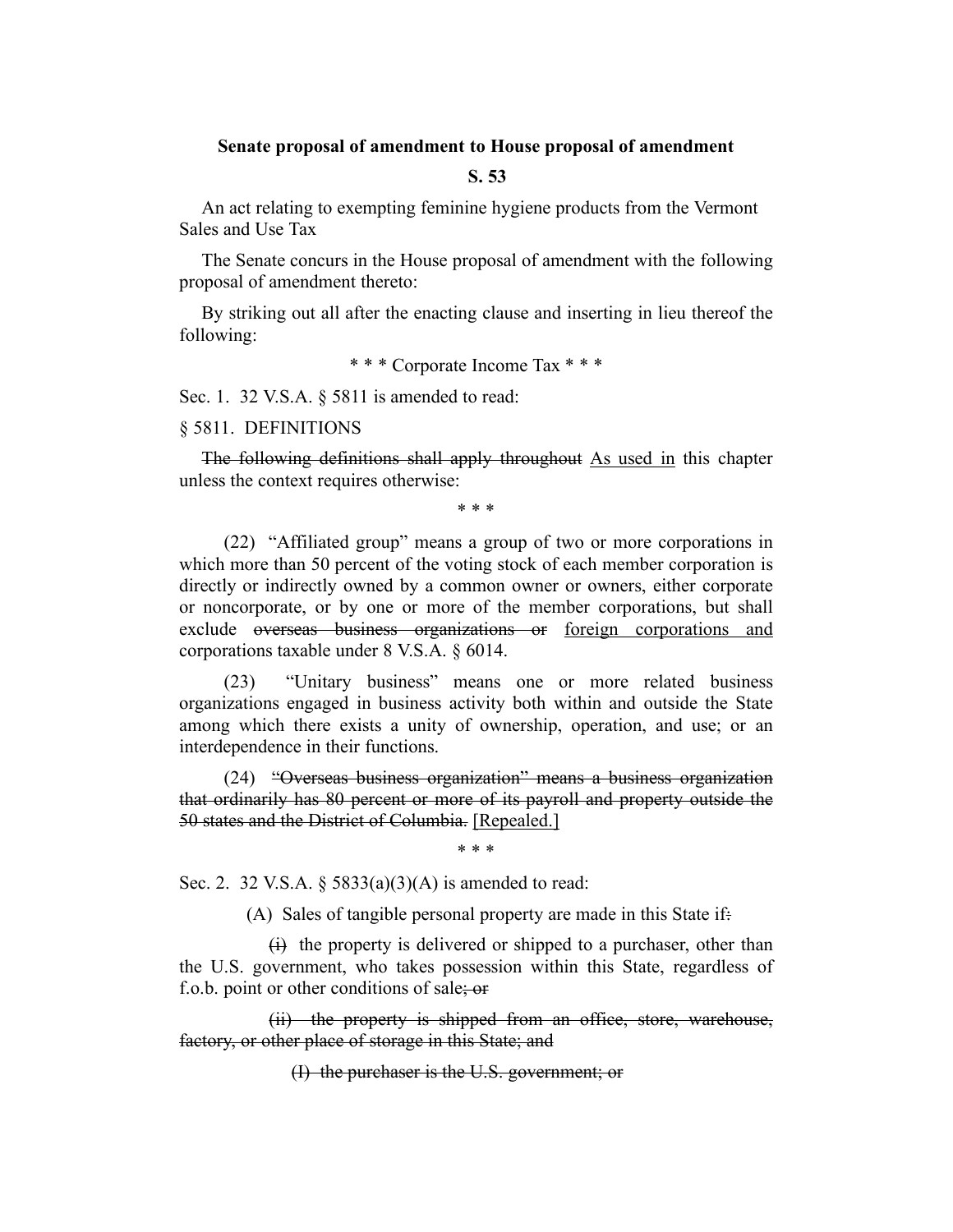(II) the corporation is not taxable in the State in which the purchaser takes possession.

## Sec. 3. 32 V.S.A. § 5862(d) is amended to read:

(d) A taxable corporation that is part of an affiliated group engaged in a unitary business shall be treated as a single taxpayer and shall file a group return containing the combined net income of the affiliated group and such other informational returns as the Commissioner shall require by rule. A unitary combined return shall include the income and apportionment factors of any taxable corporation incorporated in the United States or formed under the laws of any state, the District of Columbia, or any territory or possession of the United States and in a unitary relationship with the taxpayer. The income, gain, or losses from members of a combined group shall be combined to the extent allowed under the Internal Revenue Code for consolidated filing as if the combined group was a consolidated filing group, provided that a state tax credit shall not be combined and shall be limited to the member to which the credit is attributed.

## Sec. 4. TRANSITION FROM JOYCE TO FINNIGAN METHOD

For taxable years beginning on and after January 1, 2023, for purposes of determining whether sales are in Vermont and are included in the numerator of the sales apportionment factor, if the activities of any member of a unitary group create nexus with this State, then sales of tangible personal property into Vermont from outside the State by all members of the unitary group shall be included in the Vermont sales factor numerator.

# Sec. 5. RULEMAKING; REPORT

The Department of Taxes shall adopt rules relating to the unitary combined reporting requirements imposed under this act. The rules required under this section shall include a change from the Joyce to the Finnigan approach to applying Vermont jurisdiction to corporations within a unitary group. The Department shall report to the House Committee on Ways and Means and the Senate Committee on Finance on or before January 15, 2024 on the Department's proposed rules and any recommendations for legislation with respect to unitary combined reporting.

\* \* \* Personal Income Tax; Retirement Income Exemptions \* \* \*

Sec. 6. 32 V.S.A. § 5811(21) is amended to read:

(21) "Taxable income" means, in the case of an individual, federal adjusted gross income determined without regard to 26 U.S.C. § 168(k) and:

\* \* \*

(B) decreased by the following items of income (to the extent such income is included in federal adjusted gross income):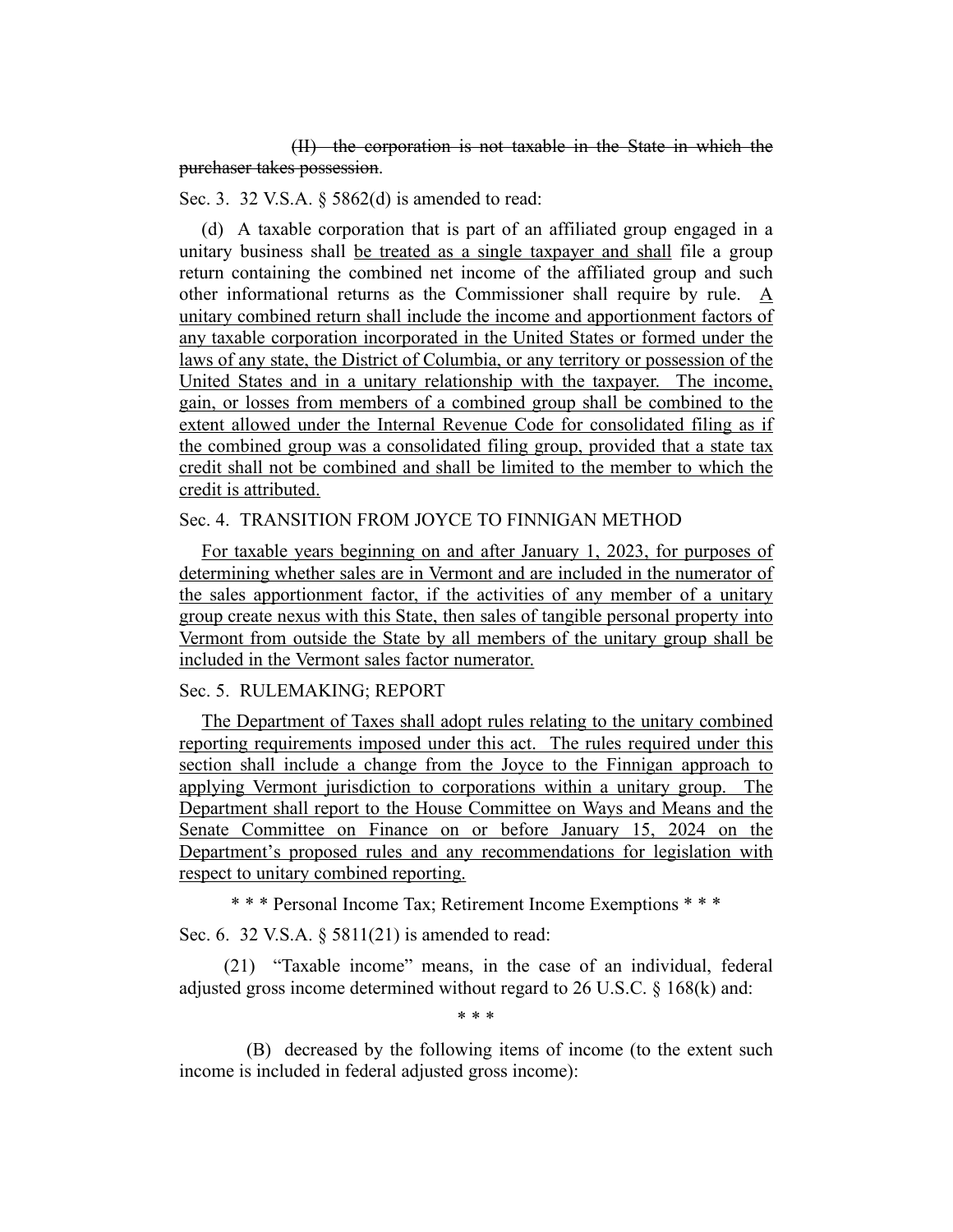(iv) the portion of certain retirement income and federally taxable benefits received under the federal Social Security Act that is required to be excluded under section 5830e of this chapter; and

\* \* \*

(vi) U.S. military survivor benefit income received by the surviving spouse of a deceased service member; and

\* \* \*

Sec. 7. 32 V.S.A. § 5813 is amended to read:

§ 5813. STATUTORY PURPOSES

\* \* \*

(w) The statutory purpose of the partial exemption of certain retirement income and federally taxable benefits under the Social Security Act in section 5830e of this title is to lessen the tax burden on Vermonters with low to moderate income who derive part of their income from certain retirement income and Social Security benefits.

\* \* \*

(y) The statutory purpose of the exemption for U.S. military survivor benefit income in subdivision  $5811(21)(B)(vi)$  of this title is to recognize the military service of Vermonters.

Sec. 8. 32 V.S.A. § 5830e is amended to read:

§ 5830e. RETIREMENT INCOME; SOCIAL SECURITY INCOME

(a) Social Security income. The portion of federally taxable Social Security benefits excluded from taxable income under subdivision  $5811(21)(B)(iv)$  of this chapter shall be as follows:

\* \* \*

(b) Civil Service Retirement System income. The portion of income received from the Civil Service Retirement System excluded from taxable income under subdivision  $5811(21)(B)(iv)$  shall be subject to the limitations under subsection (e) of this section and shall be determined as follows:

(1) For taxpayers whose filing status is single, married filing separately, head of household, or surviving spouse:

(A) If the federal adjusted gross income of the taxpayer is less than or equal to \$45,000.00, the first \$10,000.00 of income received from the Civil Service Retirement System shall be excluded.

(B) If the federal adjusted gross income of the taxpayer is greater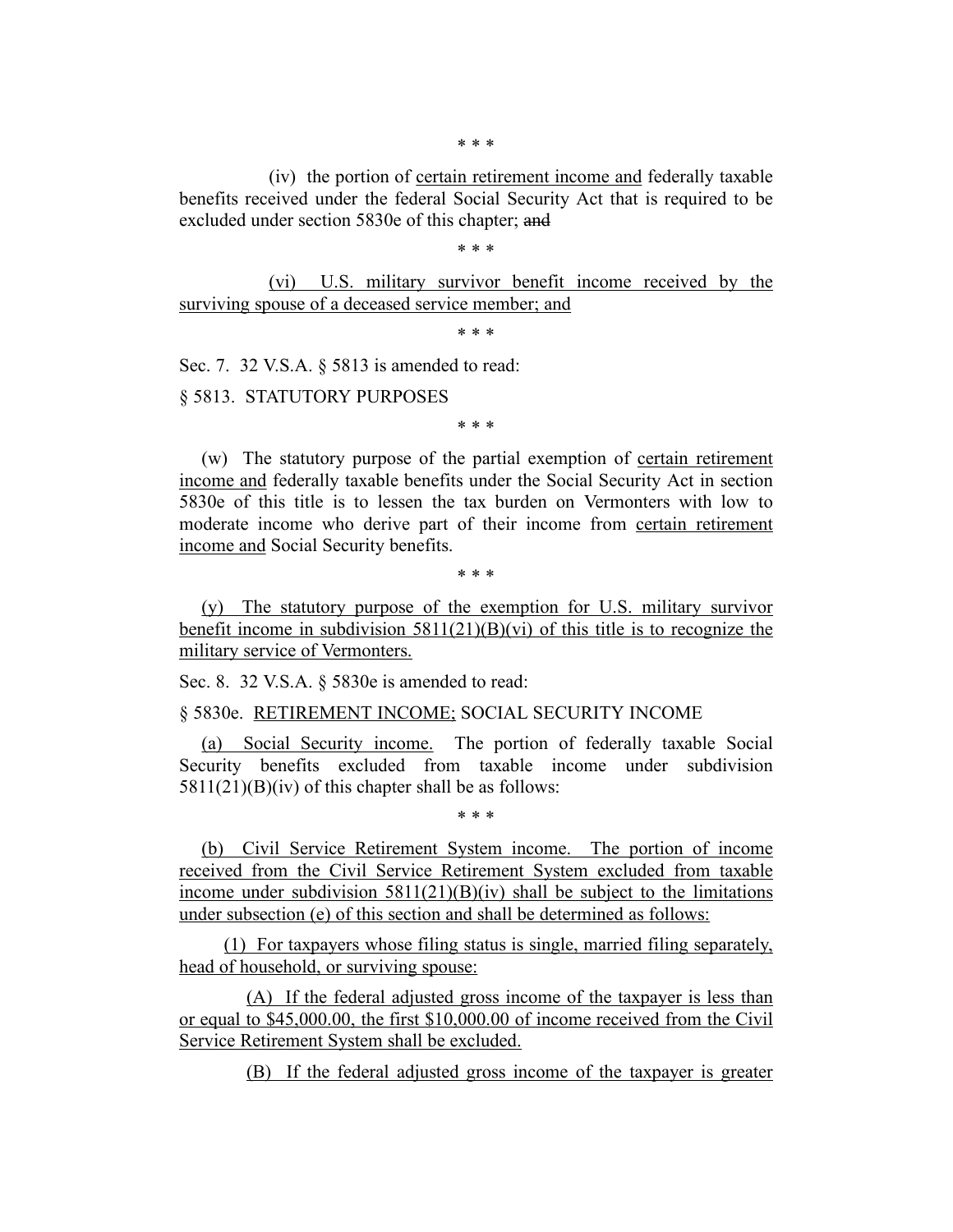than \$45,000.00 but less than \$55,000.00, the percentage of the first \$10,000.00 of income received from the Civil Service Retirement System to be excluded shall be proportional to the amount of the taxpayer's federal adjusted gross income over \$45,000.00, determined by:

(i) subtracting the federal adjusted gross income of the taxpayer from \$55,000.00;

(ii) dividing the value under subdivision (i) of this subdivision  $(B)$ by \$10,000.00; and

(iii) multiplying the value under subdivision (ii) of this subdivision (B) by the income received from the Civil Service Retirement System.

(C) If the federal adjusted gross income of the taxpayer is equal to or greater than \$55,000.00, no amount of the income received from the Civil Service Retirement System shall be excluded under this section.

(2) For taxpayers whose filing status is married filing jointly:

(A) If the federal adjusted gross income of the taxpayer is less than or equal to \$60,000.00, the first \$10,000.00 of income received from the Civil Service Retirement System shall be excluded.

(B) If the federal adjusted gross income of the taxpayer is greater than \$60,000.00 but less than \$70,000.00, the percentage of the first \$10,000.00 of income received from the Civil Service Retirement System to be excluded shall be proportional to the amount of the taxpayer's federal adjusted gross income over \$60,000.00, determined by:

(i) subtracting the federal adjusted gross income of the taxpayer from \$70,000.00;

(ii) dividing the value under subdivision (i) of this subdivision (B) by \$10,000.00; and

(iii) multiplying the value under subdivision (ii) of this subdivision (B) by the income received from the Civil Service Retirement System.

(C) If the federal adjusted gross income of the taxpayer is equal to or greater than \$70,000.00, no amount of the income received from the Civil Service Retirement System shall be excluded under this section.

(c) Other contributory retirement systems; earnings not covered by Social Security. Other retirement income, except U.S. military retirement income pursuant to subsection (d) of this section, received by a taxpayer of this State shall be excluded pursuant to subsection (b) of this section as though the income were received from the Civil Service Retirement System and shall be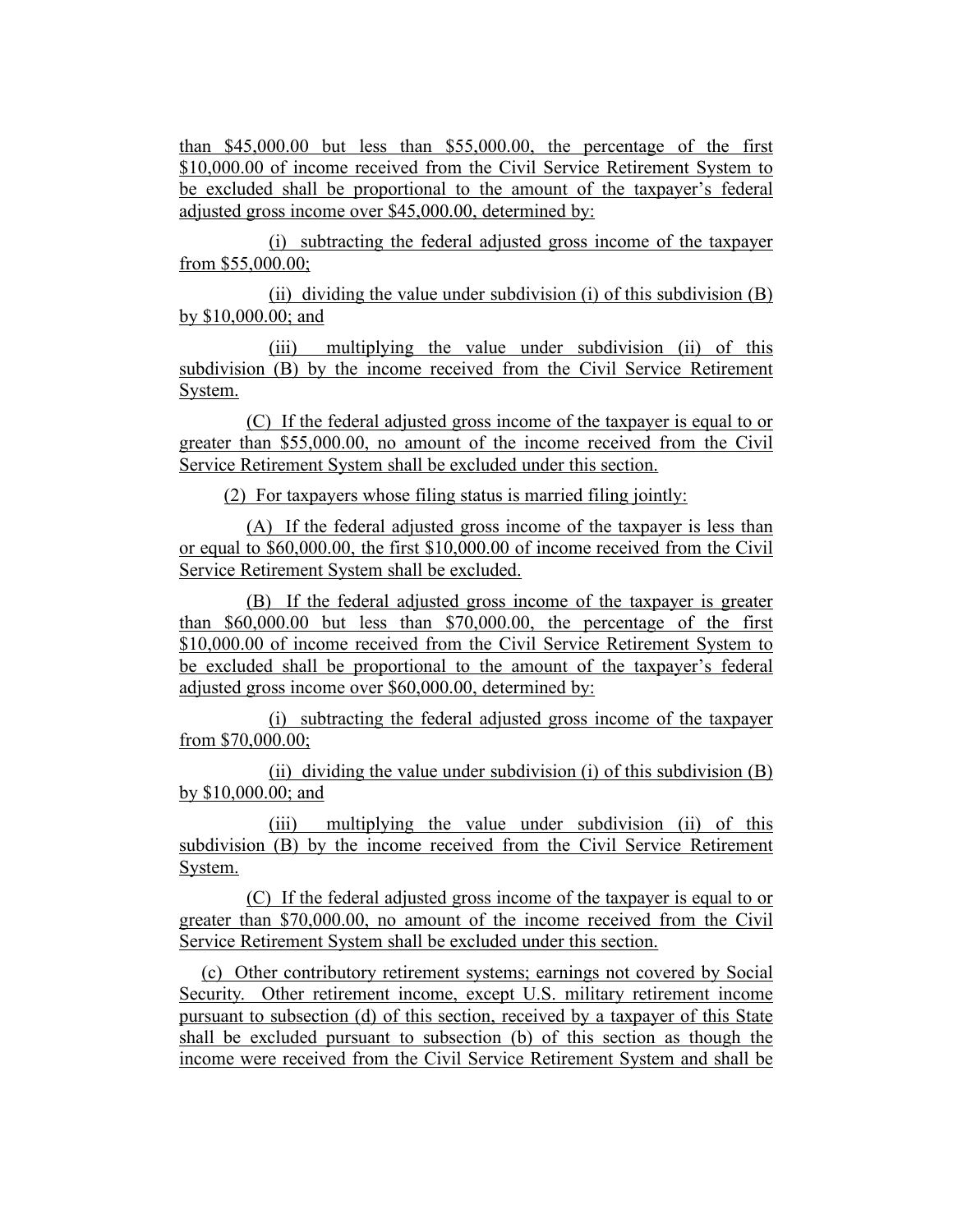subject to the limitations under subsection (e) of this section, provided that:

(1) the income is received from a contributory annuity, pension, endowment, or retirement system of:

(A) the U.S. government or a political subdivision or instrumentality of the U.S. government;

(B) this State or a political subdivision or instrumentality of this State; or

(C) another state or a political subdivision or instrumentality of another state; and

(2) the contributory system from which the income is received was based on earnings that were not covered by the Social Security Act.

(d) U.S. military retirement income. U.S. military retirement income received by a taxpayer of this State shall be excluded pursuant to subsection (b) of this section as though the income were received from the Civil Service Retirement System and shall be subject to the limitations under subsection (e) of this section.

(e) A taxpayer of this State who is eligible during the taxable year for the Social Security income exclusion under subsection (a) of this section and any of the exclusions under subsections (b)–(d) of this section shall elect either one of the exclusions for which the taxpayer is eligible under subsections (b)–(d) of this section or the Social Security income exclusion under subsection (a) of this section, but not both, for the taxable year.

\* \* \* Sales and Use Tax; Exemption; Menstrual Products \* \* \*

Sec. 9. 32 V.S.A. § 9706(00) is amended to read:

(oo) The statutory purpose of the exemption for feminine hygiene menstrual products in subdivision 9741(56) of this title is to limit the cost of goods that are necessary for the health and welfare of Vermonters.

Sec. 10. 32 V.S.A. § 9741(56) is amended to read:

(56) Feminine hygiene Menstrual products. As used in this subdivision, "feminine hygiene menstrual products" means tampons, panty liners, menstrual cups, sanitary menstrual napkins, and other similar tangible personal property designed for feminine hygiene use in connection with the human menstrual cycle but does not include "grooming and hygiene products" as defined in this chapter.

\* \* \* Effective Dates \* \* \*

Sec. 11. EFFECTIVE DATES

This act shall take effect on passage, except that: